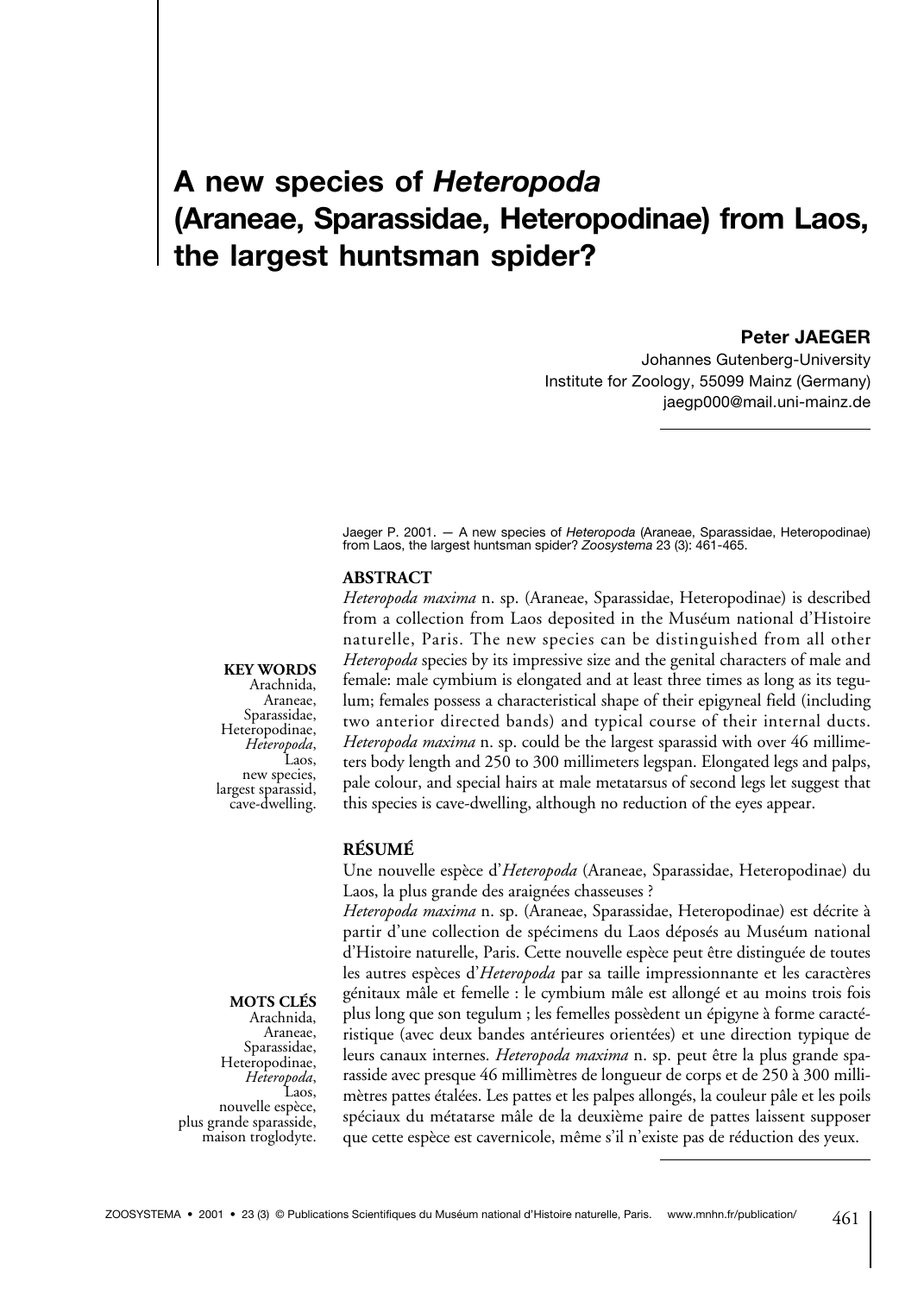

FIG. 1. — *Heteropoda maxima* n. sp., holotype (PJ 1476); **A**, **B**, male palp (1 ventral view, 2 retrolateral view); **C**, tegulum (ventral view); **D**, retrolateral apophysis (dorsal view); **E**, section of male metatarsus II with spread hairs (dorsal view). Scale bars: 1 mm.

## INTRODUCTION

During a visit in the Muséum national d'Histoire naturelle (MNHN) in Paris, material from the so-called Zoothèque was investigated. Sparassidae were sorted out by the author and determined as far as possible. Amomg them a small collection of large heteropodines from Laos was striking. While investigating these colossal spiders, the question appeared, whether they could be the largest representatives of the family Sparassidae in the world. The largest sparassids so far known are the Australian delenine *Beregama aurea* (L. Koch, 1875) of 41 mm body length (Hirst pers. comm.), an undescribed *Heteropoda* spp. from Sulawesi of about 40 mm body length and a *Gnathopalystes* sp. from the Solomon Islands of a similar size (Jaeger pers. obs.).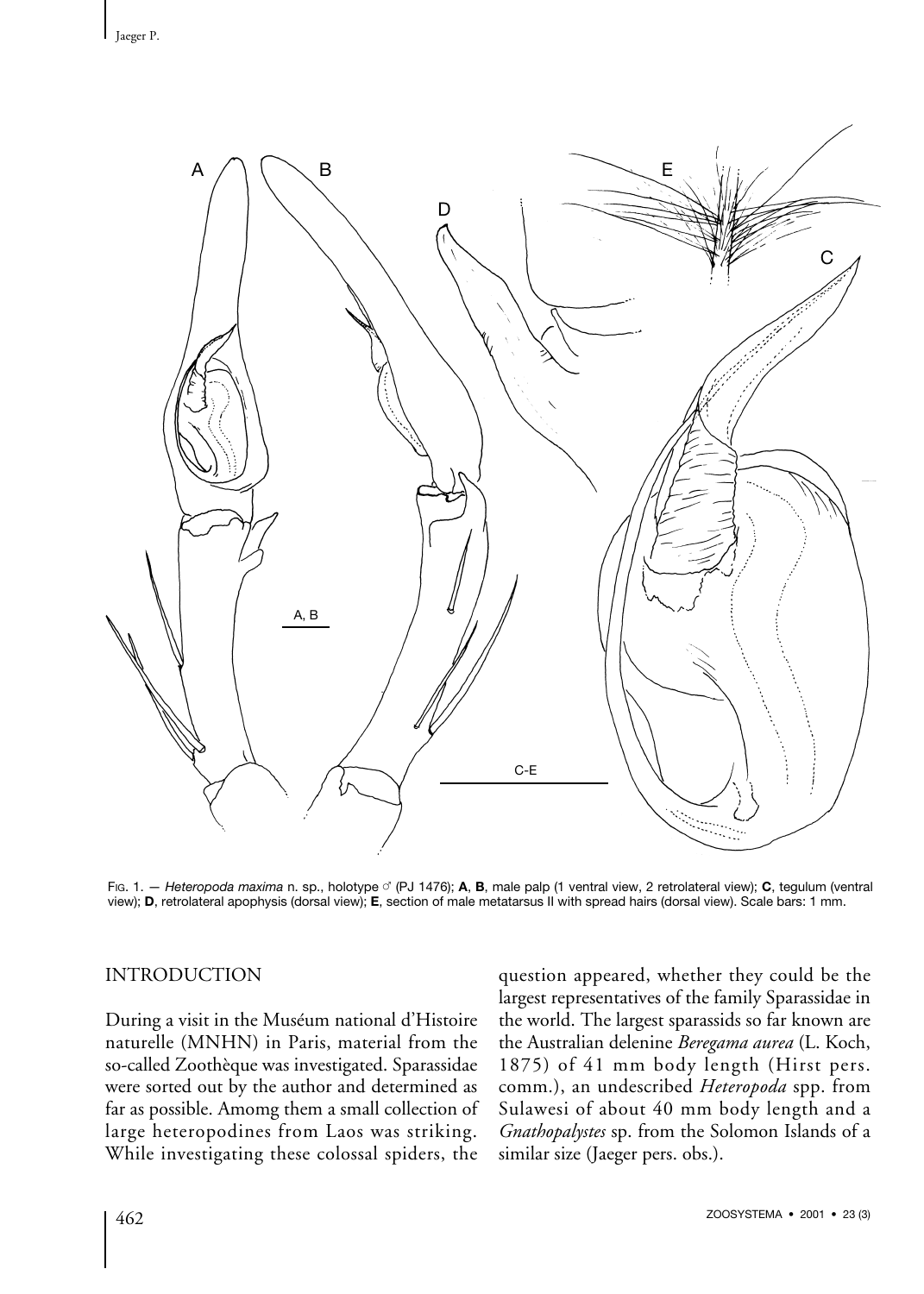

FIG. 2. — *Heteropoda maxima* n. sp.; **A**, holotype (PJ 1476), eye position (dorsal view); **B**-**D**, paratype female (PJ 1477); **B**, epigyne (ventral view); **C**, vulva (dorsal view); **D**; schematic course of internal ducts (right half, dorsal view); **E**, paratype (PJ 1490), epigyne (ventral view). Scale bars: 1 mm.

## MATERIAL AND METHODS

Because of the fragile condition of the specimens only two specimens were measured totally. From other paratypes only those measurements were taken, that were allowed by safest handling of the specimens. All measurements are in millimeters. Leg spination follows Davies (1994).

## **SYSTEMATICS**

Family SPARASSIDAE Bertkau, 1872 Subfamily HETEROPODINAE Thorell, 1873 Genus *Heteropoda* Latreille, 1804

#### *Heteropoda maxima* n. sp. (Figs 1; 2)

TYPE MATERIAL. — Holotype 1 & (PJ 1476), paratypes  $2 \varphi \varphi$  (PJ 1477, 1478), with label: LIV-no. 2, province du Cammon (Laos), village de Tham, altitude 140 m, don de Mademoiselle Colani, entrée no. 5-1933; 1 paratype (PJ 1479), 2 immature paratypes (PJ 1480, 1481), with label: LV-no. 1, province du Cammon

(Laos), village de Tham, altitude 140 m, don de Mademoiselle Colani, entrée no. 5-1933;  $1 \nvert 9$  paratype (PJ 1482), with label: XLII no. 1, province du Cammon (Laos), grottes près du village de Kouan Pha Vang, altitude 140 m, 19-11-30, don de Mademoiselle Colani, entrée no. 5-1933; 2 º º paratypes (PJ 1483, 1484), with label: XL no. 1, 3, province du Cammon (Laos), Grotte de Kouan Pha Vang, altitude 140 m, entrée SE, 18-11-30, don de Mademoiselle Colani, entrée no. 5- 1933; 3 immature paratypes (PJ 1485-1487), with label: LXIV no. 1, province du Cammon (Laos), village de Na Kay Khia, altitude 140 m, 17-12-30, don de Mademoiselle Colani, entrée no. 5-1933; 1 & paratype (PJ 1488), with label: LXI no. 1, province du Cammon (Laos), village de Na Kay Khia, altitude 140 m, 17-12- 30, don de Mademoiselle Colani, entrée no. 5-1933;  $2 \nsubseteq \nsubseteq$  paratypes (PJ 1489, 1490), with label: LXI no. 1, province du Cammon (Laos), village de Na Kay Khia, altitude 140 m, 17-12-30, don de Mademoiselle Colani, entrée no. 5-1933. All types deposited in MNHN, Paris.

ETYMOLOGY. — From Latin *maximus*: the largest. The specific epithet refers to the large size of the species. This is the largest known sparassid spider.

DISTRIBUTION. — Laos, province of Cammon (villages Tham, Kouan Pha Vang, Na Kay Khia).

DIAGNOSIS. — The new species can generally be recognized by its impressive size. Males can be recognized by their elongated cymbium, which is at least three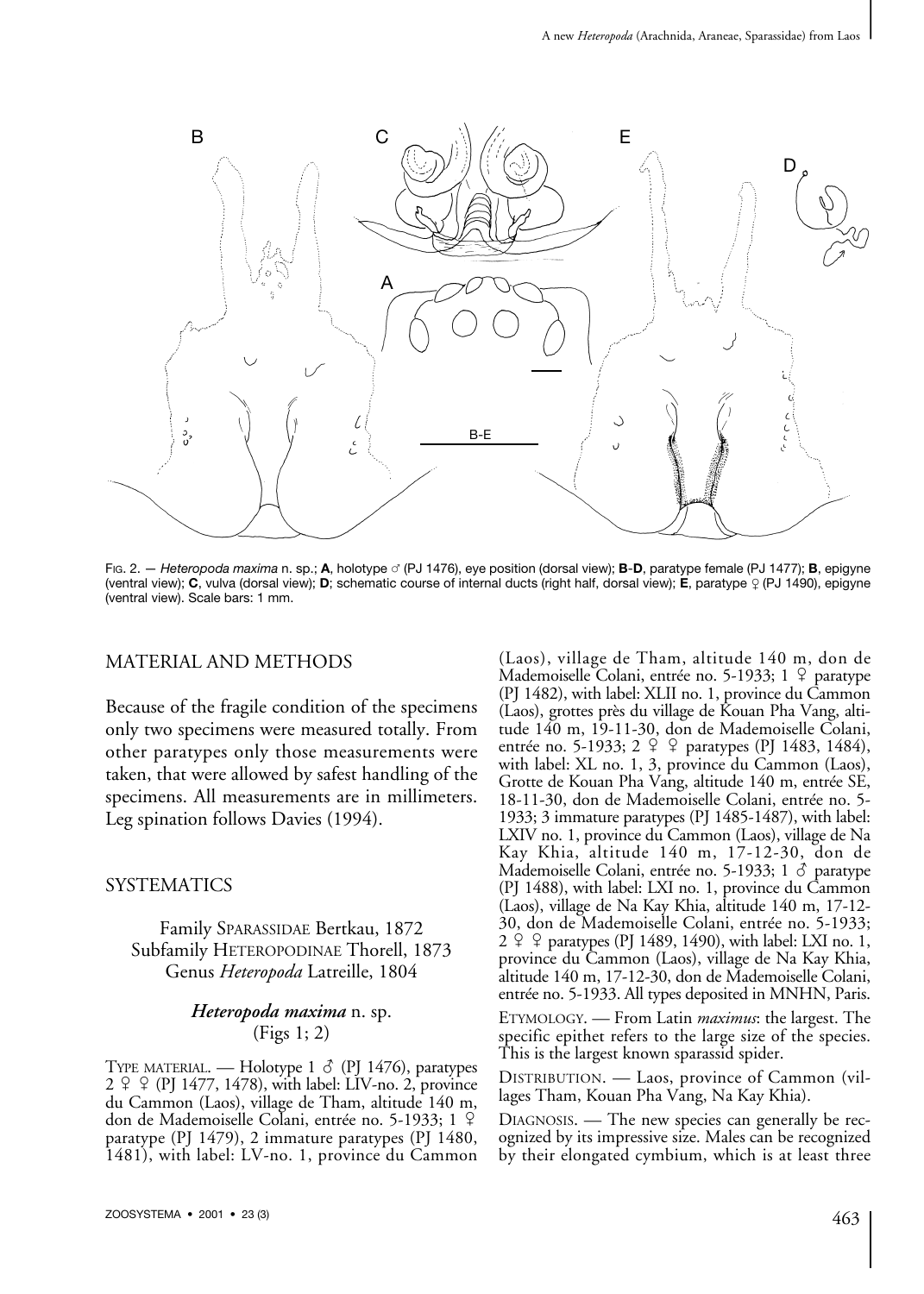TABLE 1.  $-$  Measurements of palp and legs of  $\circ$  holotype.

| ď              |      | femur patella | tibia | meta-<br>tarsus | tarsus | total |
|----------------|------|---------------|-------|-----------------|--------|-------|
| Palp           | 7.0  | 4.0           | 6.4   |                 | 7.3    | 24.7  |
| $\mathbf{I}$   | 28.0 | 8.6           | 34.3  | 37.3            | 6.6    | 114.8 |
| Ш              | 31.1 | 10.1          | 39.0  | 41.0            | 6.9    | 128.1 |
| $\mathbf{III}$ | 25.2 | 8.0           | 28.8  | 26.6            | 4.9    | 93.5  |
| IV             | 25.7 | 7.5           | 29.4  | 30.0            | 5.3    | 97.9  |

TABLE 2.  $-$  Measurements of palp and legs of  $\Omega$  paratype (PJ 1477).

| ¥    |      | femur patella | tibia | meta-<br>tarsus | tarsus | total |
|------|------|---------------|-------|-----------------|--------|-------|
| Palp | 6.3  | 3.0           | 5.1   |                 | 6.3    | 20.7  |
| L    | 24.5 | 3.6           | 27.8  | 24.6            | 5.0    | 85.5  |
| Ш    | 26.4 | 10.0          | 30.4  | 25.8            | 5.1    | 97.7  |
| Ш    | 23.8 | 8.8           | 25.0  | 21.3            | 4.3    | 83.2  |
| IV   | 24.2 | 8.2           | 26.0  | 25.8            | 4.7    | 88.9  |

times as long as the tegulum (Fig. 1A, B). Females by the combination of the shape of the epigyneal field with its characteristic anterior-directed bands (Fig. 2B, E) and the course of the internal ducts (Fig. 2D).

### **DESCRIPTION**

## *Male*

Holotype first, with measurements of male paratype in parentheses: prosoma length 14.6 (15.1), prosoma width 13.8 (13.2), anterior width of prosoma 6.2 (6.2), opisthosoma length 12.6 (14.6), opisthosoma width 7.4 (7.7). Eyes as in Fig. 2A. Leg formula: 2143, spination: palp 131,101,2121, femur I 323, II-III 333, IV 331, patella 101, tibia I-II 2226, II-IV 2126, metatarsus I-III 1014, IV 3035. Leg measurements as in Table 1. Leg II at metatarsus with long, spread hairs, these eight times long as metatarsus width (Fig. 1E). Cymbium and tibia elongated (Fig. 1A, B). Embolus arising at 6 o'clock-position from tegulum, sperm-duct only slightly 's' shaped (Fig. 1C).

**Color.** Yellowish-brown with annulate legs (especially femora distally with dark patch). Prosoma with dark fovea, several irregular dark spots on anterior half and dark transverse band at posterior end of fovea, behind this bright transverse band (as typical for *Heteropoda* spp.). Chelicerae, labium and gnathocoxae dark red-brown. Opisthosoma yellowish-brown, slightly darker than prosoma, without distinct pattern. Two pairs of sigilla on dorsal opisthosoma darkened.

#### *Female*

Paratype (PJ 1477) first, with measurements of other adult paratypes in parentheses: prosoma length 17.1 (14.6-19.1), prosoma width 14.9 (12.9-16.3), anterior width of prosoma 8.3 (7.0- 9.3), opisthosoma length 25.0 (18.0-29.3), opisthosoma width 18.5 (11.7-22.0). Leg formula: 2413, spination: palp 131,101, 2121, 1014, femur I-II 323, III 333, IV 331, patella 101, tibia I 2126, II-III 2226, IV 2126, metatarsus I-II 1014, III 2014, IV 3036. Leg measurements as in Table 2. Palpal claw with nine long teeth. Epigyneal field with two long, distinct anterior-directed bands, lateral lobes not covering median septum (Fig. 2B, E). Course of internal duct-system as in Fig. 2C, D. **Color.** As in male.

#### **BIOLOGY**

At least one label indicates, that the specimens were caught in a grot. The elongated legs (and especially the male cymbium), the special hairs on the second metatarsus of the male, and the pale color suggest that this species may be cavernicolous. All three characters were found by the author also in other cave-dwelling sparassids. The eyes, however, are not reduced. A distinct reduction of the eyes has been found within the Sparassidae so far only in one species of another genus: *Sinopoda microphthalma* (Fage, 1929). Some large *Heteropoda* species occur not only deep in the caves, but also in their entrance areas (Deeleman pers. comm.).

#### RELATIONSHIPS / SYSTEMATIC POSITION

From male and female genitalia *Heteropoda maxima* n. sp. is considered a primitive *Heteropoda* species. Indications are the embolus, which originates at a 6 o'clock-position from the tegulum and runs a 180° course, and the retrolateral apophysis, which seems to represent a plesiomorphic character state in the genus *Heteropoda.* The female genitalia also support the basal position of